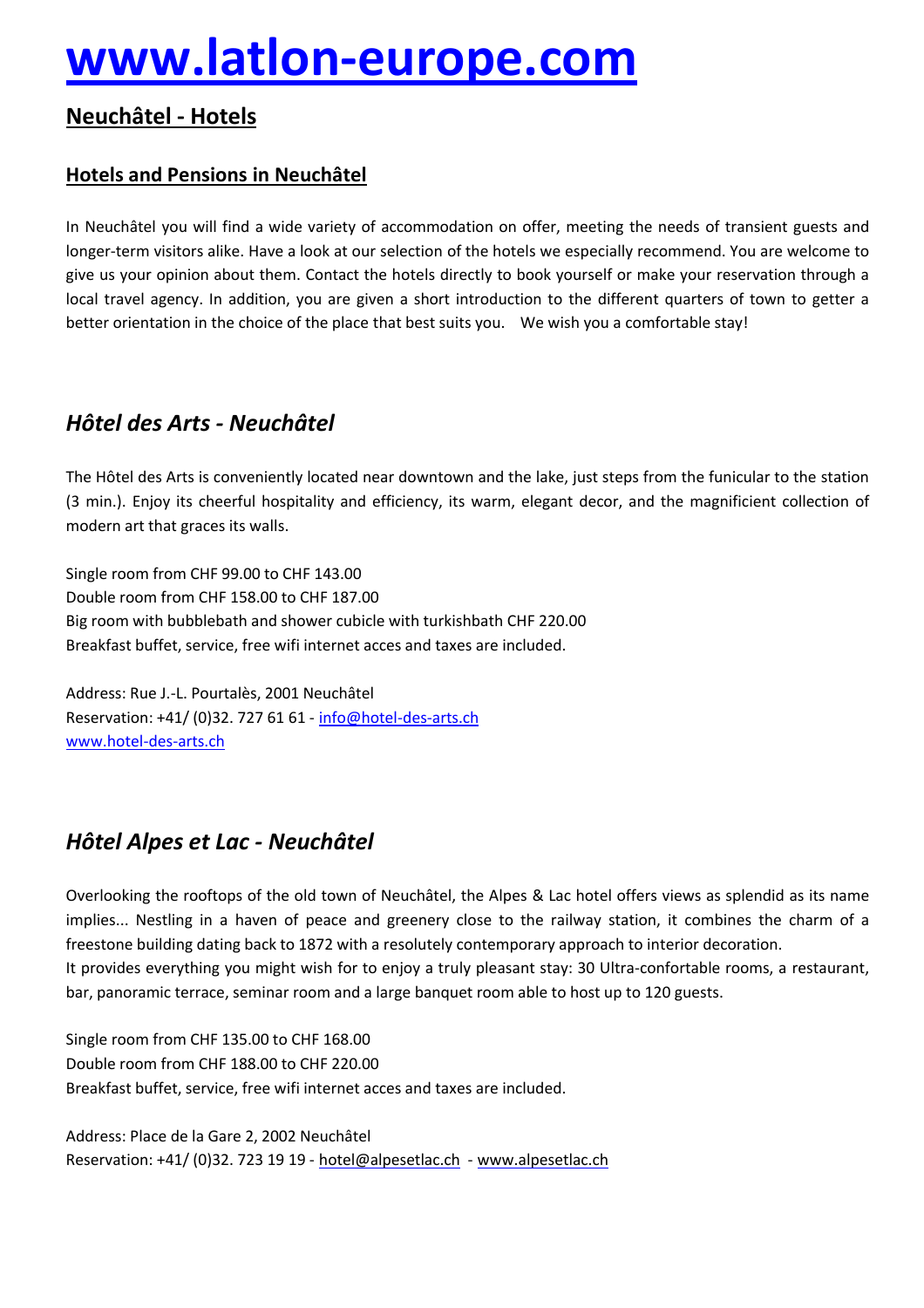# **Hotels in NeuchÄtel**

#### **5 star Hotels**

#### **Hotel "Beau Rivage"**

1, Esplande du Mont-Blanc, 2000 Neuchatel | +41/ (0)32. 723 15 15 [www.beau-rivage-hotel.ch](http://www.beau-rivage-hotel.ch)

**Hotel "Palafitte"** Rte des Goutte3-d'Or 2, 2000 Neuchatel | +41/ (0)32. 723 02 02 [www.palafitte.ch](http://www.palafitte.ch)

#### **4 star Hotels**

#### **Hotel Beaulac**

2, Esplanade LÉopold-Robert, 2000 Neuchatel | +41/ (0)32. 723 11 11 [www.beaulac.ch](http://www.beaulac.ch)

#### **3 star Hotels**

## **Hotel Alpes et Lac** 2, Place de la Gare, 2002 Neuchatel | +41/ (0)32. 723 19 19 [www.alpesetlac.ch](http://www.alpesetlac.ch)

**Hotel des Arts** 3, Rue J.L. Pourtalès, 2000 Neuchatel | +41/ (0)32. 727 61 61 [www.hotel-des-arts.ch](http://www.hotel-des-arts.ch)

**Hotel "La Maison du Prussien" - Au Gor du Vauseyon** 11, Rue des Tunnels, 2000 Neuchatel | +41/ (0)32. 730 54 54 [www.hotel-prussien.ch](http://www.hotel-prussien.ch)

#### **Eco-Hotel / Bio-Hotel**

**Café-Hotel de l'Aubier** 1, Rue du ChÄteau, 2000 Neuchatel | +41/ (0)32. 710 18 58 [www.aubier.ch](http://www.aubier.ch/)

## **Hotels in La Chaux-de-Fonds**

#### **4 star Hotels**

**Grand-Hotel "Les Endroits"** 94/96, Boulevard des Endroits, 2300 La Chaux-de-Fonds | +41/ (0)32. 9 250 250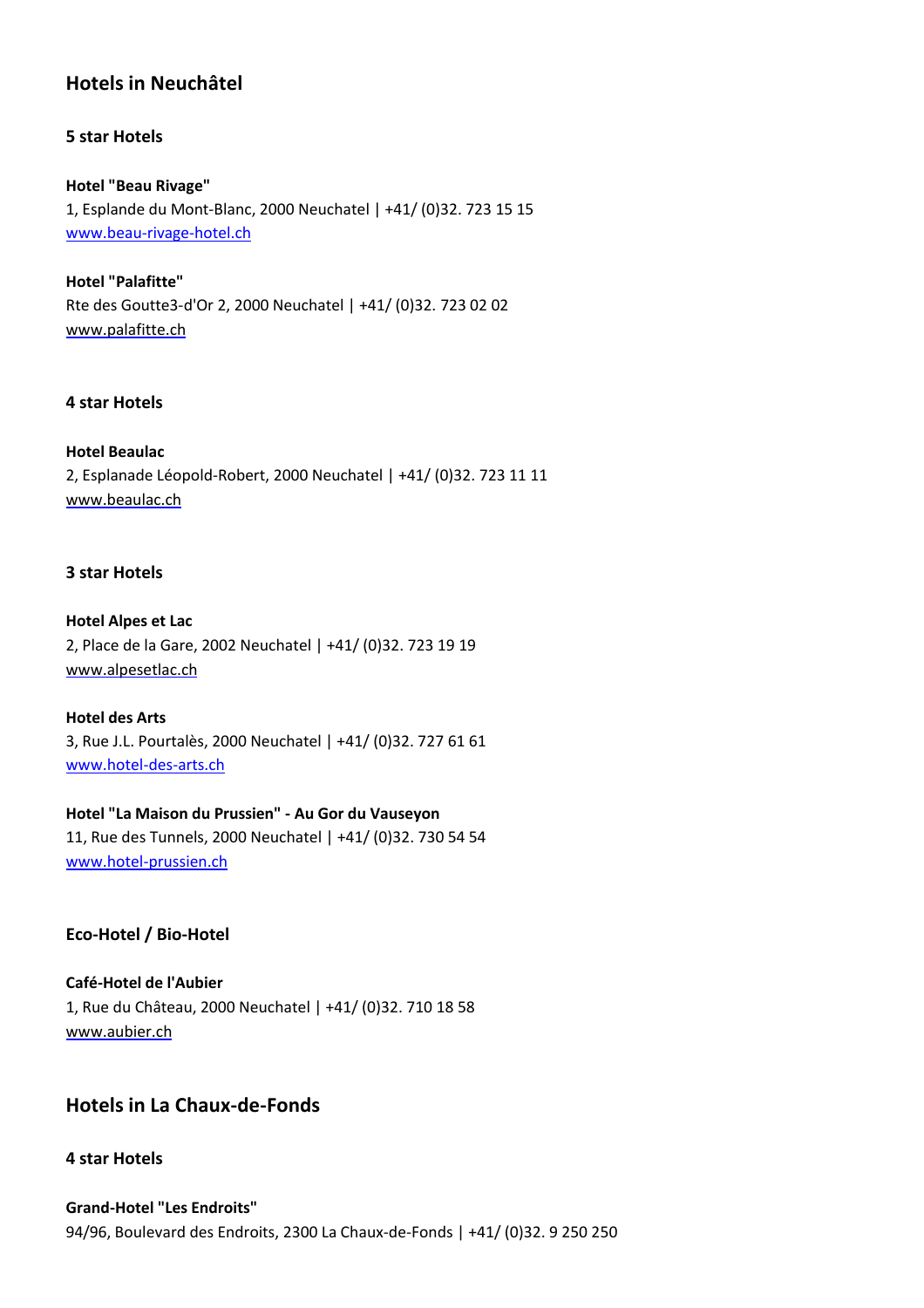[www.hotel-les-endroits.ch](http://www.hotel-les-endroits.ch)

#### **Athmos Hotel**

45, Avenue LÉopold-Robert, 2300 La Chaux-de-Fonds | +41/ (0)32. 910 22 22 [www.athmoshotel.ch](http://www.athmoshotel.ch)

#### **3 star Hotels**

**Hotel de la Fleur-de-Lys** 13, Avenue LÉopold-Robert, 2300 La Chaux-de-Fonds | +41/ (0)32. 913 37 31 [www.fleur-de-lys.ch](http://www.fleur-de-lys.ch)

**Hotel Club** 71, Rue du Parc, 2300 La Chaux-de-Fonds | +41/ (0)32. 910 01 01 [www.hotel-club.c](http://www.hotel-club.ch)[h](http://www.hotel-club.ch/)

# **More Hotels in the Canton of NeuchÄtel**

#### **4 star Hotels**

**Grand-Hotel des Bains - Yverdon-les-Bains** (20-30 minutes from NeuchÄtel) 22, Avenue des Bains, 1400 Yverdon-les-Bains | +41/ (0)24. 424 64 64 [www.grandhotelyverdon.ch](http://www.grandhotelyverdon.ch)

#### **3 star Hotels**

**Hotel-Restaurant "Le Chalet"** ChanÉlaz 15, 2016 Cortaillod | +41/ (0)32. 843 42 42 [www.lechalet.ch](http://www.lechalet.ch)

**Hotel-Restaurant de l'Ile Saint-Pierre** 3235 Cerlier | +41/ (0)32. 338 11 14 [www.st-petersinsel.ch](http://www.st-petersinsel.ch/)

**Hotel Jean-Jacques Rousseau** 1,Promenade J.-J. Rousseau, 2520 La Neuveville| +41/ (0)32. 338 11 14 [www.jjrousseau.ch](http://www.jjrousseau.ch/)

**Hotel-Restaurant "Les Rives du Doubs"** 26, PrÉ-du-Lac, 2416 Les Brenets | +41/ (0)32. 933 99 99 [www.st-petersinsel.ch](http://www.st-petersinsel.ch)

**Hotel de l'Aigle** 27, Grand-Rue, 2108 Couvet | +41/ (0)32. 864 90 50 [www.gout-region.ch](http://www.gout-region.ch)

**More hotels here: [www.neuchateltourisme.ch](http://www.neuchateltourisme.ch)**